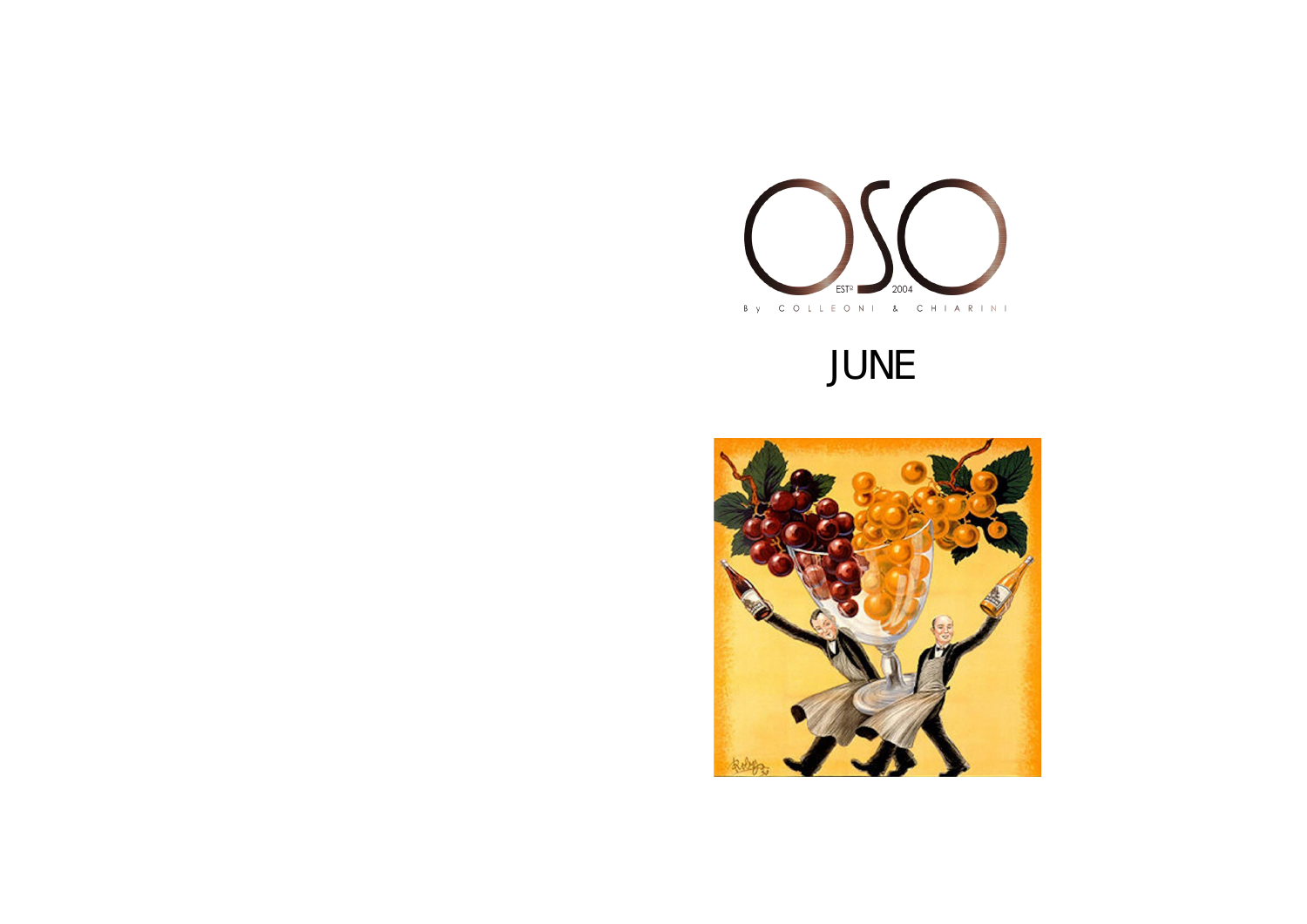# Wine by the glass Page 1

|      | <b>White Wine</b>                      |                                                  |      | Glass | <b>Bottle</b> |
|------|----------------------------------------|--------------------------------------------------|------|-------|---------------|
| 2039 | Franz Hass, Alto Adige                 | Pinot Grigio                                     | 2020 | \$17  | \$82          |
| 3032 | Cloudy Bay, New Zealand                | Sauvignon Blanc                                  | 2020 | \$19  | \$86          |
| 3008 | Felino, Vina Bobos, Mendoza, Argentina | Chardonnay                                       | 2018 | \$20  | \$88          |
|      |                                        |                                                  |      |       |               |
|      | <b>Sparkling Wine</b>                  |                                                  |      |       |               |
| 8050 | <b>Billecart-Salmon</b>                | Brut Champagne                                   | N.V  | \$24  | \$108         |
| 8001 | Piccini                                | Prosecco Extra Dry                               | N.V  | \$17  | \$72          |
|      |                                        |                                                  |      |       |               |
|      | <b>Red Wine</b>                        |                                                  |      |       |               |
| 4182 | La Poderina                            | Brunello di Montalcino                           | 2016 | \$24  | \$118         |
| 4077 | Barolo, Giacosa Fratelli               | Scarone Viigna Mandorio                          | 2017 | \$23  | \$115         |
| 4226 | Tedeschi                               | Amarone della Valpolicella                       | 2017 | \$26  | \$128         |
| 5060 | Chateau Ste Michelle, USA              | Cabernet sauvignon, Canoe Ridge, Columbia Valley | 2015 | \$22  | \$108         |
|      |                                        |                                                  |      |       |               |
|      |                                        |                                                  |      |       |               |

#### Sweet Wine & Port

| 2062 | La Caudrina                                   | Moscato d'Asti, Piemonte | 2020 | \$16 | \$72  |
|------|-----------------------------------------------|--------------------------|------|------|-------|
|      | 2106 Carlo Pellegrino, Passito di Pantelleria | Zibbibo 50 CL, Sicily    | 2020 | \$17 | \$78  |
|      | 5302 Taylor's                                 | Fine Ruby Port           | N.V  | \$18 | \$120 |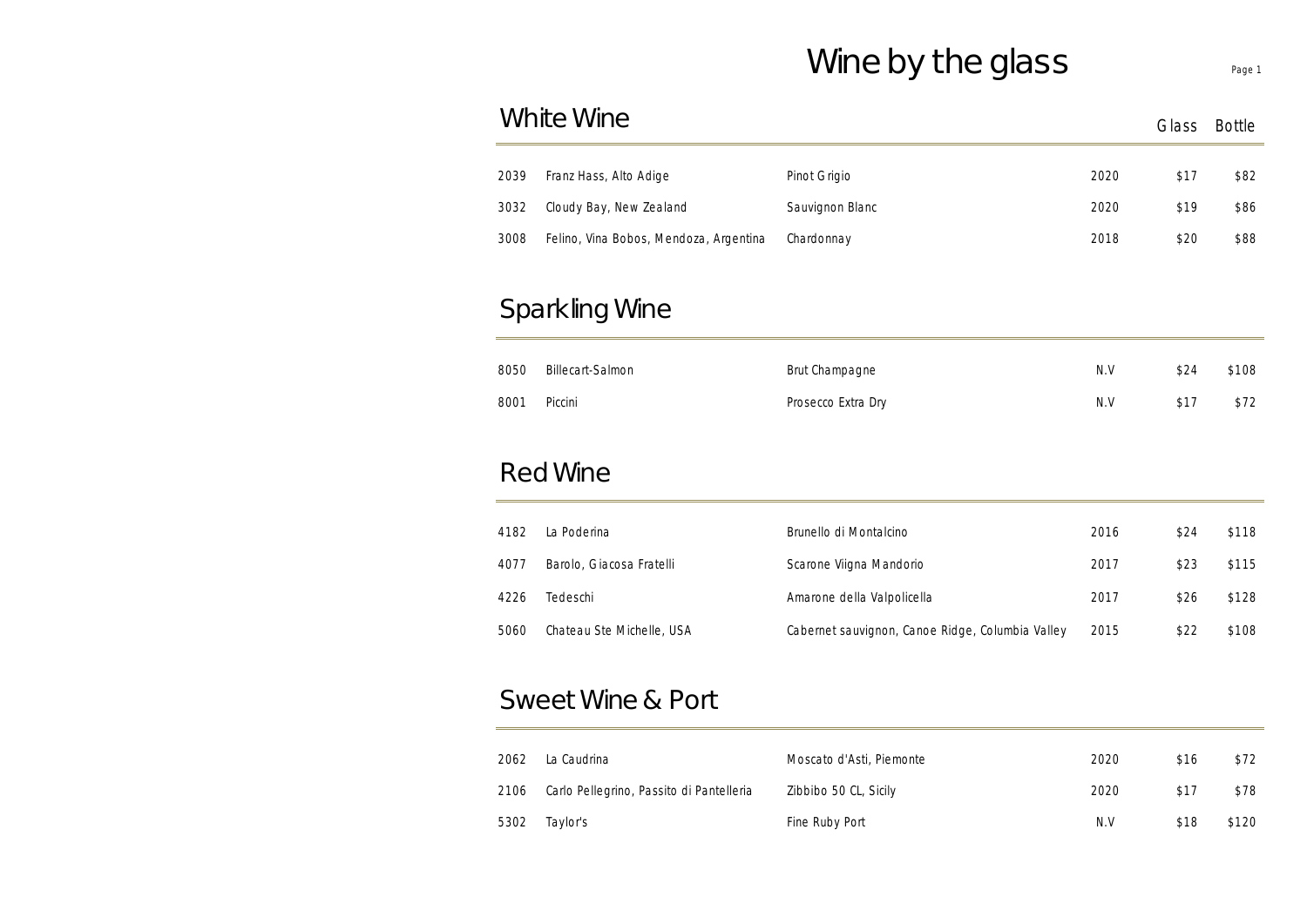# Champagne, Franciacorta e Spumanti

| 8003         | Ca Dei Frati                                                 | Cuvée Brut               | 2013         | Lombardia              | \$92           |
|--------------|--------------------------------------------------------------|--------------------------|--------------|------------------------|----------------|
| 8014         | Bellavista Franciacorta                                      | Alma Cuvée               | N.V          | Lombardia              | \$98           |
| 8026         | Ferrari                                                      | Trento Brut              | N.V          | Trento                 | \$82           |
| 8027         | Ferrari                                                      | Trento Brut Rosé         | N.V          | Trento                 | \$88           |
| 8050         | <b>Billecart-Salmon</b>                                      | <b>Brut</b>              | N.V          | Champagne              | \$108          |
| 8009         | <b>Billecart-Salmon</b>                                      | Rosé                     | N.V          | Champagne              | \$158          |
| 8047         | Laurent Perrier                                              | Cuvée Rosé               | N.V          | Champagne              | \$156          |
| 8012         | Laurent Perrier                                              | Brut, La Cuvée           | N.V          | Champagne              | \$128          |
| 8016         | Laurent Perrier                                              | Brut                     | 2008         | Champagne              | \$178          |
| 8019         | Laurent Perrier                                              | Alexander Cuvée Rosé     | 2004         | Champagne              | \$580          |
| 8051         | Louis Roederer                                               | Cristal Brut             | 2009         | Champagne              | \$720          |
| 8017         | Dom Perignon                                                 | Brut cuvée               | 2010         | Champagne              | \$418          |
| 8004         | Henri Giraud                                                 | Blanc de Craie           | N.V          | Champagne              | \$158          |
| 8008<br>8011 | Vouette & Sorbee, Fidele<br>Les Semblable, Clandestin Boreal | Pinot Noir<br>Pinot Noir | 2018<br>2017 | Champagne<br>Champagne | \$158<br>\$168 |

# Half Bottle

| 5112<br>4023 | Ridge<br>Mastrojanni | Lytton Springs, Zinfandel<br>Brunello di Montalcino | 2016<br>2015 | USA<br>Toscana | \$88<br>\$88 |
|--------------|----------------------|-----------------------------------------------------|--------------|----------------|--------------|
| 4022         | Montresor            | Amarone                                             | 2015         | Veneto         | \$68         |
| 4926         | Angelo Gaja          | Barbaresco                                          | 2016         | Piemonte       | \$198        |

# Rose Wine

| 3020 | Luberon                | Grenache/Shiraz Petula Rosé | 2020 | France | \$72 |
|------|------------------------|-----------------------------|------|--------|------|
|      | 3016 Chateau d'Esclans | Whispering Angel            | 2020 | France | \$88 |

## White Wine

| 3010 | Pedroncelli          | Chardonnay, Sonoma County           | 2017 | USA | \$88  |
|------|----------------------|-------------------------------------|------|-----|-------|
| 7701 | Layer Cake           | Chardonnay, California              | 2018 | USA | \$88  |
| 7004 | Caymus Conundrum     | Sauv/Ries/Muscad/Viog/Char, Napa    | 2019 | USA | \$92  |
| 7010 | Paul Hobbs           | Crossbarn Chardonnay, Sonoma County | 2017 | USA | \$128 |
| 3021 | <b>Walter Hansel</b> | Chardonnay, Russian River Valley    | 2019 | USA | \$140 |
| 3013 | Ridge                | Chardonnay Estate                   | 2019 | USA | \$168 |

Page 2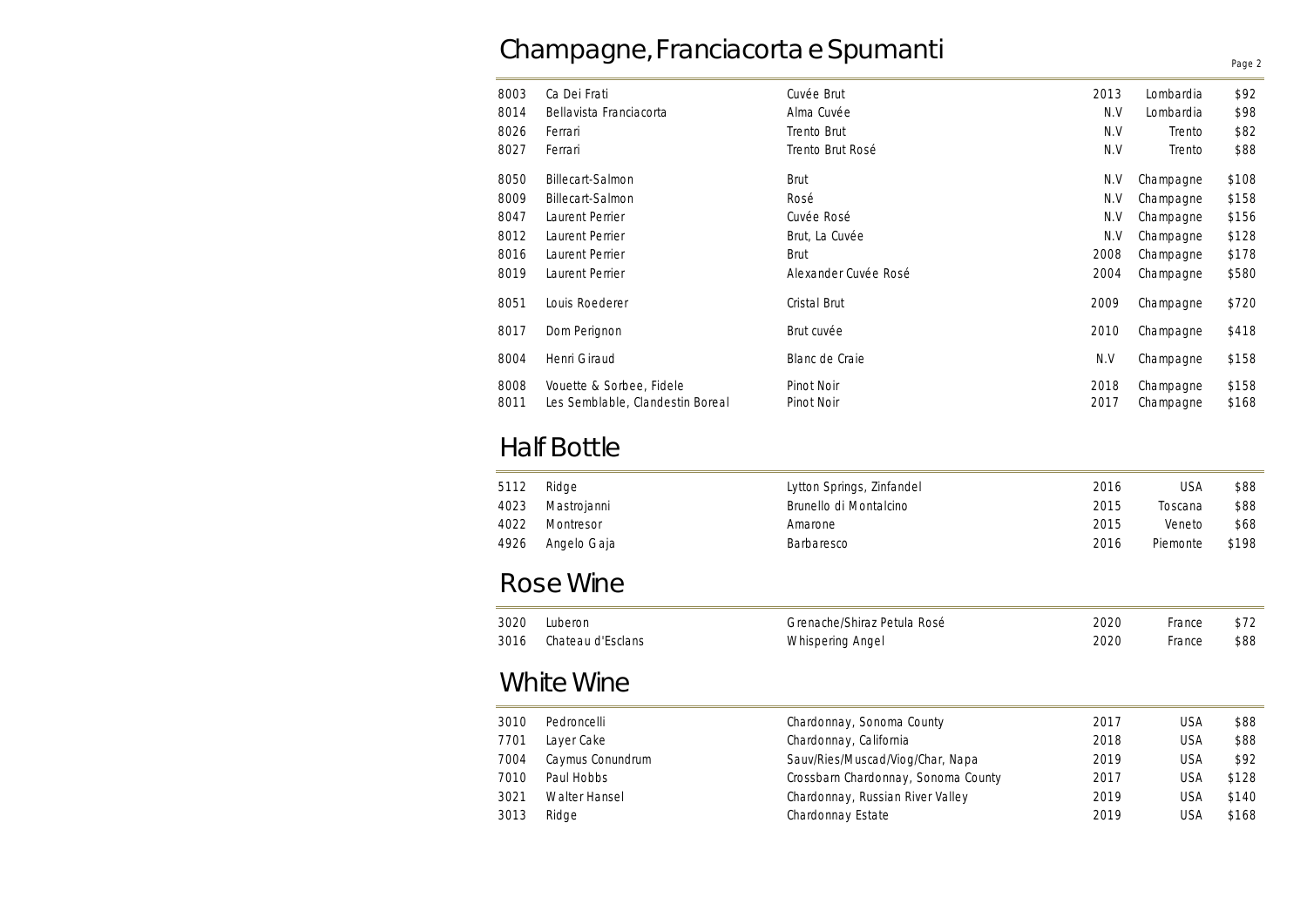#### White Wine

| 2012 | Antinori, Cervaro Della Sala         | Chardonnay, Grechetto                          | 2019 | Umbria          | \$158 |
|------|--------------------------------------|------------------------------------------------|------|-----------------|-------|
| 2027 | Marchesi di Gresy                    | Chardonnay Langhe                              | 2018 | Piemonte        | \$128 |
| 2034 | Bruno Rocca                          | Chardonnay Langhe                              | 2019 | Piemonte        | \$88  |
| 2008 | Matteo Correggia                     | Arneis, Piemonte                               | 2019 | Piemonte        | \$88  |
| 2052 | <b>Broglia</b>                       | Gavi il Doge                                   | 2020 | Piemonte        | \$78  |
| 2050 | Gaja & Rey                           | Chardonnay                                     | 2017 | Piemonte        | \$428 |
| 4922 | Rossj-Bass                           | Chardonnay                                     | 2019 | Piemonte        | \$188 |
| 2045 | Barone Ricasoli, Toricella           | Chardonnay                                     | 2018 | Toscana         | \$92  |
| 4928 | Angelo Gaja Ca'Marcanda              | Vermentino/Chardon/Sauv<br>"Vista Mare"        | 2020 | Toscana         | \$108 |
| 2003 | Marchesi de Frescobaldi              | Pomino Bianco                                  | 2020 | Toscana         | \$78  |
| 2004 | Marchesi de Frescobaldi              | Chardonnay Benefizio                           | 2018 | Toscana         | \$98  |
| 2019 | Antinori, Guado al Tasso             | Vermentino                                     | 2019 | Toscana         | \$82  |
| 2038 | Franchetti, Passopisciaro            | Chardonnay                                     | 2018 | Sicilia         | \$112 |
| 2049 | Graci Etna Bianco                    | Carricante/Catarratto                          | 2017 | Sicilia         | \$92  |
| 2036 | Planeta                              | Chardonnay                                     | 2020 | Sicilia         | \$98  |
| 2023 | Tasca d'Almerita Bianco              | Inzolia/Catarratta/Grecanico/Chardonnay        | 2019 | Sicilia         | \$68  |
| 2011 | La Tunella                           | Sauvignon Blanc                                | 2020 | Friuli          | \$86  |
| 2006 | Paolo e Noemia d'Amico               | Terre di Ala, Sauvignon Blanc                  | 2018 | Lazio           | \$72  |
| 2007 | Paolo E Noemia d'Amico               | Chardonnay "Falesia"                           | 2018 | Lazio           | \$78  |
| 2028 | Omina Romana, Anton F. Börner        | Viogner                                        | 2018 | Lazio           | \$128 |
| 2010 | Omina Romana, Anton F. Börner        | Hermes, Diactoros. Viogner/Petit Menseng/Chard | 2018 | Lazio           | \$78  |
| 2039 | Franz Hass                           | Pinot Grigio                                   | 2020 | Alto Adige      | \$82  |
| 2043 | Obiz                                 | Pinot Grigio                                   | 2020 | Friuli Venezia  | \$72  |
| 2005 | Anselmi San Vincenzo                 | Soave, Garganega                               | 2017 | Veneto          | \$78  |
| 2030 | Il Bianco Dei Vespa                  | Fiano Salento                                  | 2018 | Puglia          | \$82  |
| 3054 | Domaine Belleville, Rully            | La Cree                                        | 2019 | <b>Bordeaux</b> | \$118 |
| 3055 | Domaine Belleville, Rully            | 1er Cru Les Cloux                              | 2019 | <b>Bordeaux</b> | \$168 |
| 3009 | Pouilly Fuissé, Collovray et Terrier | Chardonnay, Feuille de Vigne                   | 2019 | Burgundy        | \$98  |
| 3008 | Louis Max                            | Chardonnay, Macon-Villages                     | 2018 | Burgundy        | \$88  |
| 3001 | Louis Max, Burgundy                  | Chablis                                        | 2018 | Burgundy        | \$88  |
| 3023 | Pierre V Girardin                    | Eclat de Calcaire, Chardonnay                  | 2019 | Burgundy        | \$118 |
| 3006 | Sylvain Bzikot                       | Meursault, Les Charrons                        | 2019 | Burgundy        | \$158 |
| 3005 | Sylvain Bzikot                       | Puligny-Montrachet, La Rouselle                | 2019 | Burgundy        | \$168 |
| 3026 | Ferraton, Rhone, Laudun Blanc        | White Grenache, Clairette                      | 2017 | Rhone Valley    | \$78  |
| 3007 | Pouily-Fumé, Chateau Favray          | Sauvignon Blanc                                | 2020 | Loire Valley    | \$82  |
| 3004 | Chateau Carbonnieux                  | Graves                                         | 2010 | <b>Bordeaux</b> | \$158 |
| 3017 | Bodegas Vetus                        | Verdejo, Castilla y León                       | 2018 | Spain           | \$88  |
| 3019 | Passel Estate, Margaret River        | Chardonnay                                     | 2018 | Australia       | \$92  |
| 3029 | Passel Estate, Margaret River        | Sauvignon Blanc                                | 2018 | Australia       | \$88  |
| 3015 | Oyster Bay, New Zealand              | Sauvignon Blanc                                | 2020 | New Zealand     | \$78  |
| 3003 | Cloudy Bay                           | Chardonnay                                     | 2019 | New Zealand     | \$88  |
| 3032 | Cloudy Bay                           | Sauvignon Blanc                                | 2020 | New Zealand     | \$88  |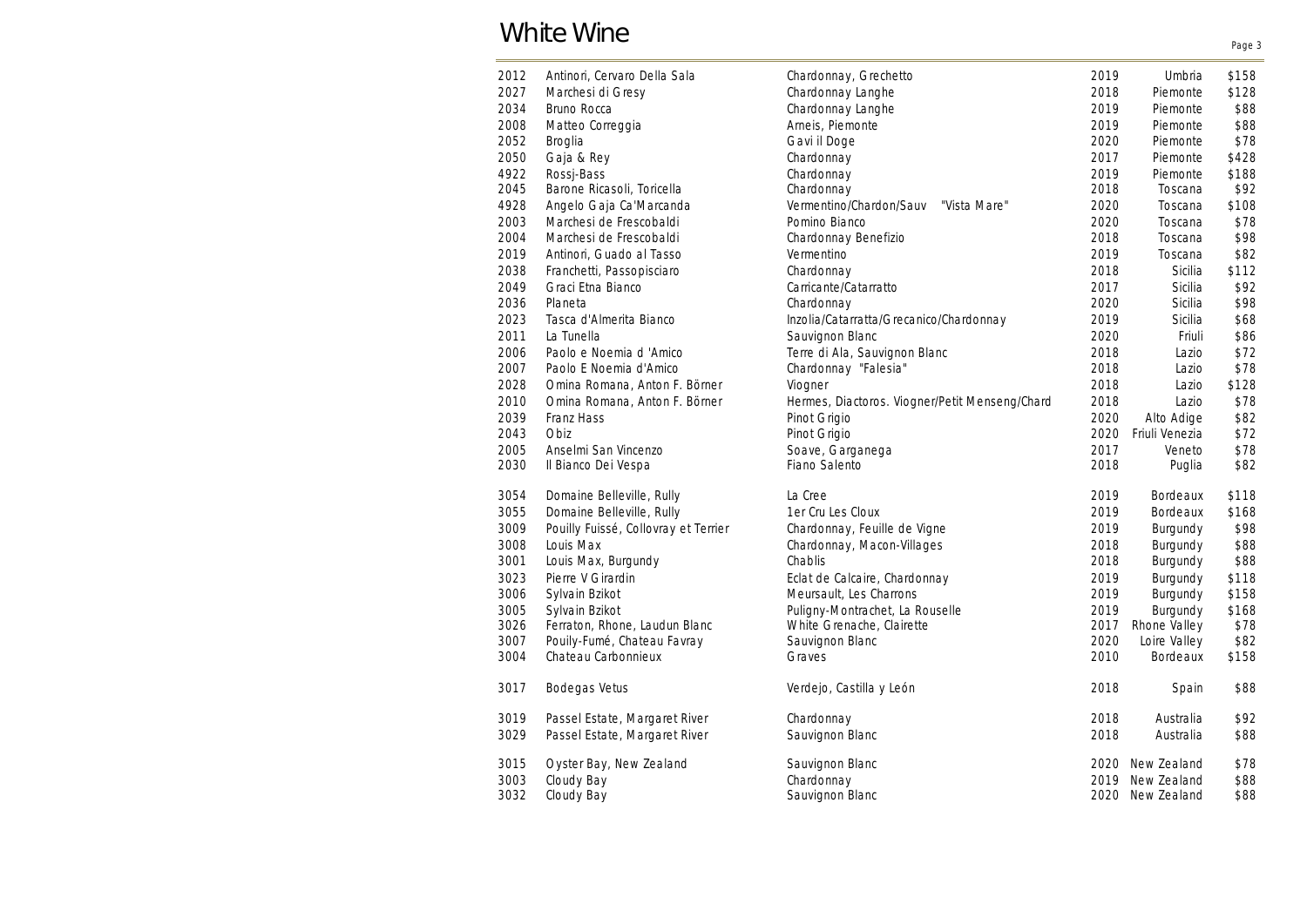# Bordeaux

| 5418 | Chateau Cheval Blanc               | St-Emilion                                 | 2008 | <b>Bordeaux</b> | \$1,308 |
|------|------------------------------------|--------------------------------------------|------|-----------------|---------|
| 5419 | Chateau Petrus                     | Pomerol                                    | 2008 | <b>Bordeaux</b> | \$5,688 |
| 5456 | Chateau Vieux Chateau Certan       | Pomerol                                    | 2009 | <b>Bordeaux</b> | \$780   |
| 5415 | Chateau Cos d'Estournel            | St-Estephe                                 | 2008 | <b>Bordeaux</b> | \$520   |
| 5137 | Chateau Branaire Ducru             | St-Julien                                  | 2000 | <b>Bordeaux</b> | \$468   |
| 5414 | Chateau Ducru Beaucaillou          | St-Julien                                  | 2008 | <b>Bordeaux</b> | \$388   |
| 5443 | Chateau Haut Brion                 | Pessac Leognan                             | 2008 | <b>Bordeaux</b> | \$1,480 |
| 5447 | Chateau Haut Brion                 | "Clarence de Haut Brion"<br>Pessac Leognan | 2009 | <b>Bordeaux</b> | \$368   |
| 5447 | Chateau Haut Brion                 | Pessac Leognan<br>"Clarence de Haut Brion" | 2010 | <b>Bordeaux</b> | \$368   |
| 5416 | Chateau La Mission Haut Brion      | Pessac Leognan                             | 2008 | <b>Bordeaux</b> | \$760   |
| 5446 | Chateau Pontet Canet, Magnum       | Pauillac                                   | 2008 | <b>Bordeaux</b> | \$689   |
| 5459 | Chateau Pontet Canet               | Pauillac                                   | 2010 | <b>Bordeaux</b> | \$448   |
| 5213 | Chateau Lynch Bages                | Pauillac                                   | 2009 | <b>Bordeaux</b> | \$720   |
| 5458 | Chateau Lafite                     | Pauillac                                   | 2009 | <b>Bordeaux</b> | \$2,728 |
| 5122 | Chateau Lafite Rothschild          | Pauillac Magnum                            | 2003 | <b>Bordeaux</b> | \$5,868 |
| 5444 | Chateau Latour                     | Pauillac                                   | 2008 | <b>Bordeaux</b> | \$1,368 |
| 5448 | Mouton Rothschild, Le Petit Mouton | Pauillac                                   | 2010 | Bordeaux        | \$510   |
| 5222 | Mouton Rothschild                  | Pauillac                                   | 2008 | Bordeaux        | \$1,408 |
| 5457 | Chateau Leoville Las Cases         | St-Julien                                  | 2009 | <b>Bordeaux</b> | \$988   |
| 5177 | Château Léoville Las Cases         | St-Julien                                  | 1996 | <b>Bordeaux</b> | \$975   |
| 5430 | Chateau Malescot Saint Exupery     | Margaux                                    | 2009 | <b>Bordeaux</b> | \$310   |
| 5449 | Chateau Margaux, Pavillon Rouge    | Margaux                                    | 2009 | <b>Bordeaux</b> | \$420   |
| 5435 | Chateau Margaux, Pavillon Rouge    | Margaux                                    | 2010 | <b>Bordeaux</b> | \$568   |
| 5308 | Château Margaux                    | Margaux                                    | 1971 | <b>Bordeaux</b> | \$898   |
| 5181 | Château Margaux                    | Margaux                                    | 1996 | <b>Bordeaux</b> | \$1,888 |
| 5440 | Chateau Montrose                   | St-Estèphe                                 | 2010 | <b>Bordeaux</b> | \$780   |
|      |                                    |                                            |      |                 |         |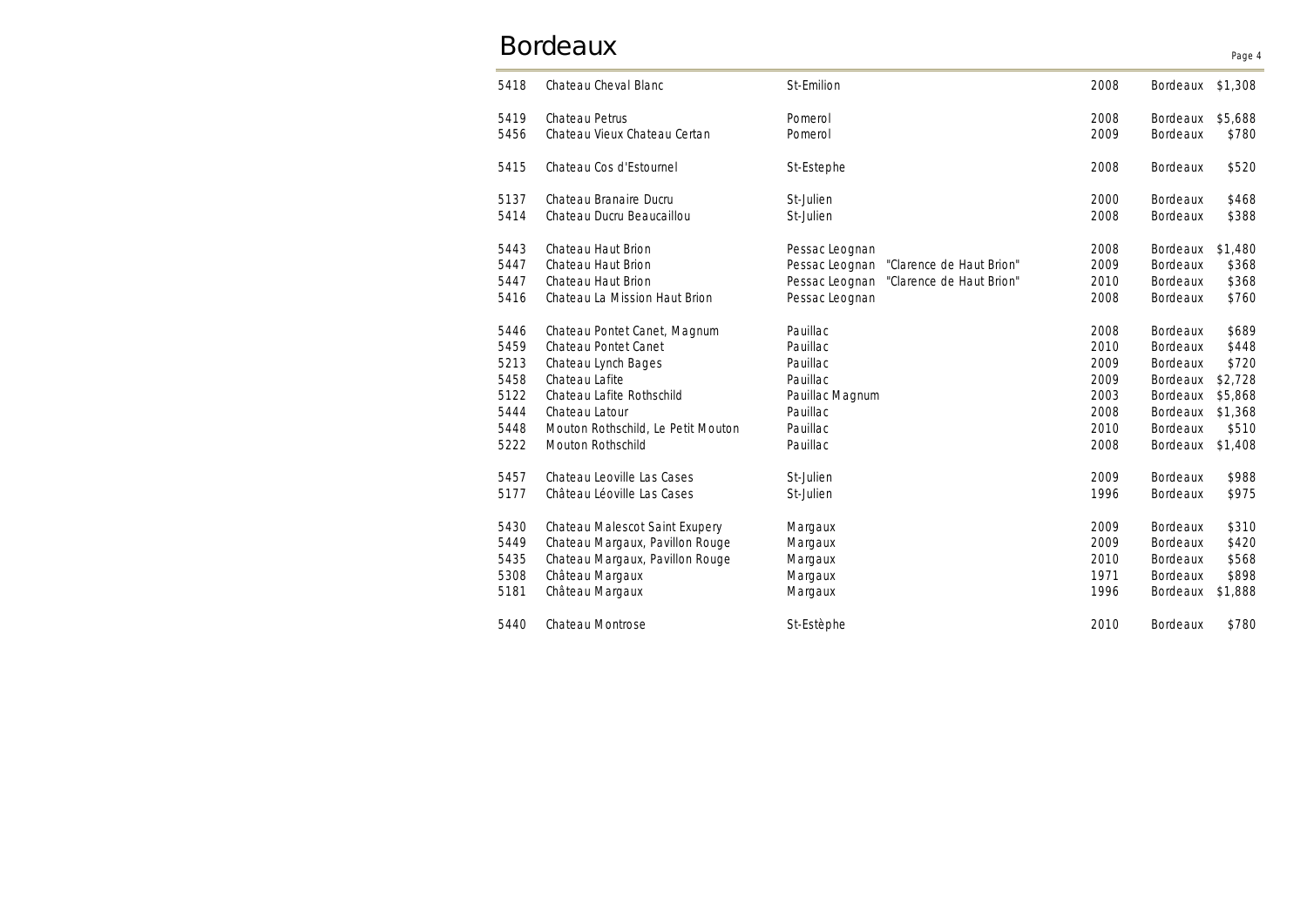# Antinori



Twenty Six Generations

The Antinori family has been involved in the production of wine for over 6 centuries, since 1385, Giovanni di Piero Antinori entered as a member,

| 2012<br>2001 | Cervaro Della Sala, Antinori<br>Bramito Della Sala, Antinori | Chardonnay, Grechetto<br>Chardonnay      | 2019<br>2019 | Umbria<br>Umbria | \$158<br>\$96 |
|--------------|--------------------------------------------------------------|------------------------------------------|--------------|------------------|---------------|
| 2019         | Marchesi Antinori, Guado al Tasso                            | Vermentino                               | 2019         | Toscana          | \$92          |
| 4323         | Chianti Classico Riserva                                     | Sangiovese                               | 2018         | Toscana          | \$128         |
| 4256         | Chianti Gran Selezione                                       | Badia Pasignano                          | 2017         | Toscana          | \$138         |
| 4186         | Brunello di Montalcino                                       | Pian Delle Vigne                         | 2016         | Toscana          | \$158         |
| 4175         | Tignanello                                                   | Sangiovese/Cabernet sauvignon/Franc      | 1990         | Toscana          | \$720         |
| 4369         | Tignanello                                                   | Sangiovese/Cabernet sauvignon/Franc      | 2011         | Toscana          | \$488         |
| 4272         | Tignanello                                                   | Sangiovese/Cabernet sauvignon/Franc      | 2014         | Toscana          | \$488         |
| 4167         | Tignanello                                                   | Sangiovese/Cabernet sauvignon/Franc      | 2017         | Toscana          | \$238         |
| 4178         | Tignanello                                                   | Sangiovese/Cabernet sauvignon/Franc      | 2018         | Toscana          | \$258         |
| 4320         | Guado al Tasso                                               | Cabernet Sauvignon/Merlot/Cabernet Franc | 2016         | Toscana          | \$288         |
| 4371         | Solaia                                                       | Cabernet Sauvignon/Sangiovese/Franc      | 2017         | Toscana          | \$728         |
| 4322         | Cont'ugo Bolgueri                                            | Merlot                                   | 2018         | Toscana          | \$120         |
| 4327         | Tormaresca, Masseria Maime                                   | Negroamaro                               | 2017         | Puglia           | \$98          |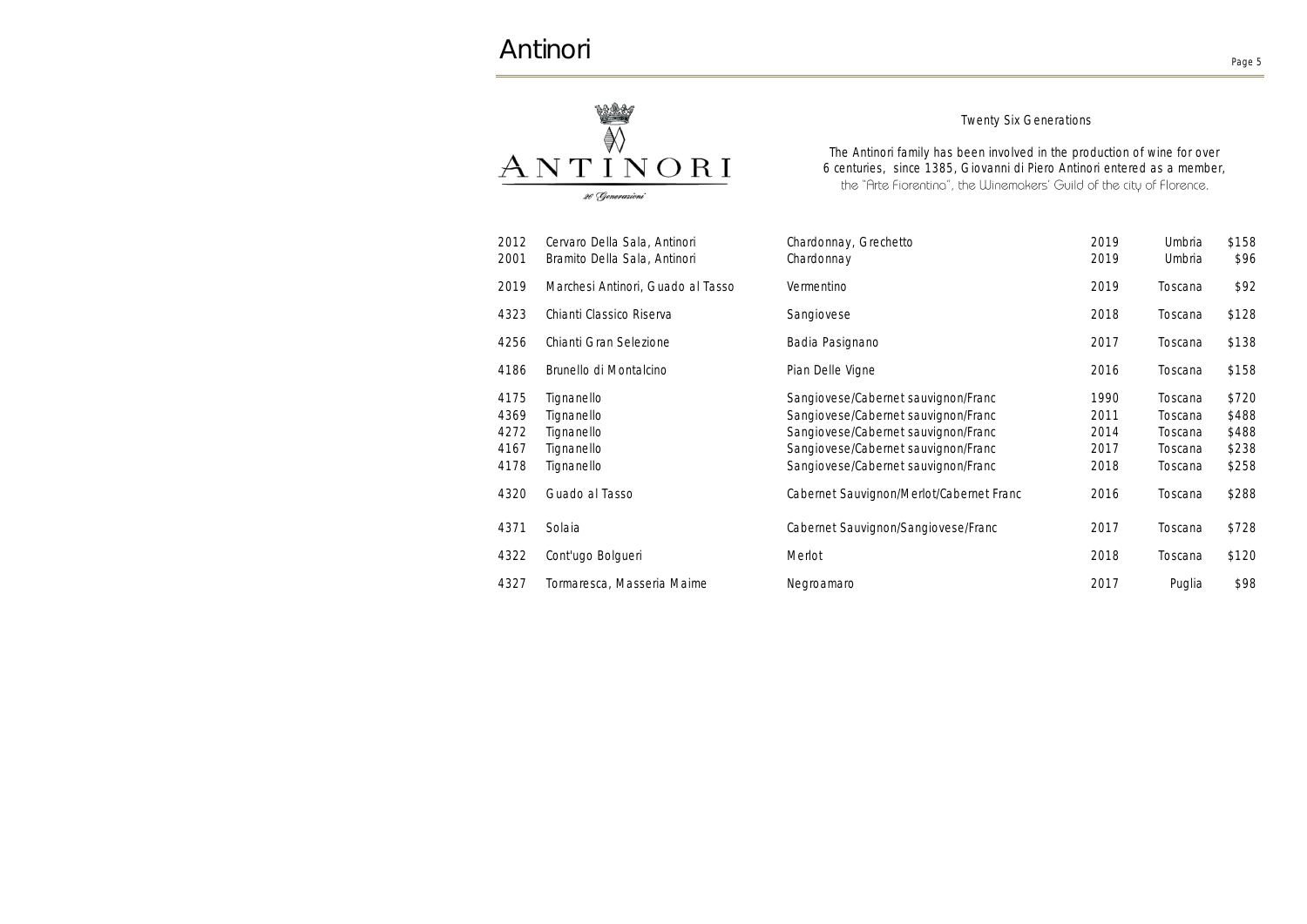

With about 45 hectares of vineyards distributed between the hills of the Langhe and Monferrato, the Tenute Cisa Asinari dei Marchesi di Grésy are a historic Piedmontese winemaking reality, whose roots go back to the end of the 18th century.

|      | TENUTE CISA ASINARI DEI MARCHESI<br>DI GRESY |                                            |      |          |       |
|------|----------------------------------------------|--------------------------------------------|------|----------|-------|
| 2027 | Marchesi di Gresy                            | Chardonnay Langhe                          | 2018 | Piemonte | \$128 |
| 4273 | Marchesi di Gresy                            | Merlot Da Solo, Monferrato                 | 2011 | Piemonte | \$128 |
| 4274 | Marchesi di Gresy                            | Virtus, Langhe, Barbera/Cabernet Sauvignon | 2008 | Piemonte | \$118 |
| 4276 | Marchesi di Gresy                            | Monte Colombo, Barbera d'Asti              | 2013 | Piemonte | \$108 |
| 4277 | Marchesi di Gresy                            | Barbaresco Gaiun Martinenga, Nebbiolo      | 2015 | Piemonte | \$228 |
| 4278 | Marchesi di Gresy                            | Barbaresco Camp Gros Martinenga, Riserva   | 2013 | Piemonte | \$298 |
| 4003 | Marchesi di Gresy                            | Villa Martis, Nebbiolo/Barbera             | 2016 | Piemonte | \$108 |
| 4279 | Marchesi di Gresy, Magnum                    | Villa Martis, Nebbiolo/Barbera             | 2017 | Piemonte | \$226 |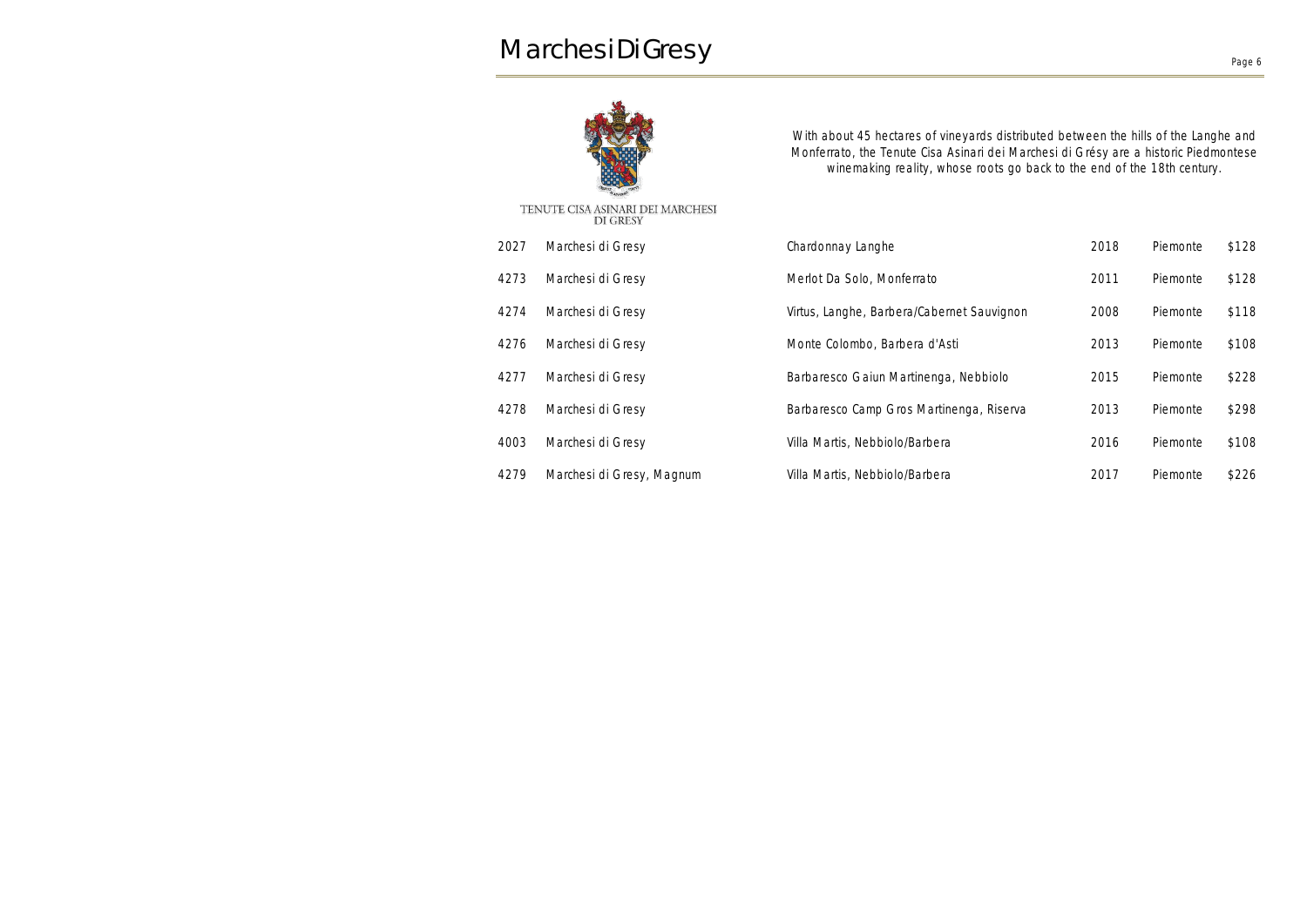# GAJA

Located in Piedmont in northwestern Italy, the GAJA winery is widely considered to be one of the greatest estates in the world.

From its classic Barbaresco and Barolo, GAJA is a pioneer and guardian of tradition, a legacy that continues to reshape the standard for excellence in the world of winemaking today.

| 4928<br>4931<br>4931 | Ca'Marcanda Vista Mare<br>Ca'Marcanda<br>Ca'Marcanda   | Vermentino, Chardonnay, Sauvignon<br>Merlot, Cabernet Sauvignon<br>"Ca' Marcanda<br>Merlot, Cabernet Sauvignon<br>"Ca' Marcanda | 2020<br>2015<br>2017 | Toscana<br>Toscana<br>Toscana | \$128<br>\$288<br>\$288 |
|----------------------|--------------------------------------------------------|---------------------------------------------------------------------------------------------------------------------------------|----------------------|-------------------------------|-------------------------|
| 4932<br>4137         | Pieve Santa Restituta<br>Pieve Santa Restituta, Magnum | Brunello di Montalcino<br>Brunello di Montalcino                                                                                | 2016<br>2016         | Toscana<br>Toscana            | \$168<br>\$360          |
| 4926<br>4923         | Barbaresco, Half Bottle<br>Barbaresco                  | Nebbiolo<br>Nebbiolo                                                                                                            | 2016<br>2017         | Piemonte<br>Piemonte          | \$198<br>\$488          |
| 4920                 | Sito Moresco langhe                                    | Nebbiolo, Merlot, Cabernet sauvignon                                                                                            | 2018                 | Piemonte                      | \$138                   |
| 4180                 | <b>Sperss</b>                                          | Langhe Nebbiolo                                                                                                                 | 2001                 | Piemonte                      | \$680                   |
| 4925                 | <b>Sperss</b>                                          | Langhe Nebbiolo                                                                                                                 | 2014                 | Piemonte                      | \$510                   |
| 4192                 | Costa Russi                                            | Barbaresco, Nebbiolo                                                                                                            | 1998                 | Piemonte                      | \$848                   |
| 4199                 | Costa Russi                                            | Barbaresco, Nebbiolo                                                                                                            | 1999                 | Piemonte                      | \$848                   |
| 4202                 | Costa Russi                                            | Barbaresco, Nebbiolo                                                                                                            | 2001                 | Piemonte                      | \$848                   |
| 4934                 | Costa Russi                                            | Barbaresco, Nebbiolo                                                                                                            | 2005                 | Piemonte                      | \$988                   |
| 4935                 | Costa Russi                                            | Barbaresco, Nebbiolo                                                                                                            | 2009                 | Piemonte                      | \$860                   |
| 4936                 | Costa Russi                                            | Barbaresco, Nebbiolo                                                                                                            | 2010                 | Piemonte                      | \$860                   |
| 4203                 | Siori Tildin                                           | Barbaresco, Nebbiolo                                                                                                            | 2003                 | Piemonte                      | \$848                   |
| 4937                 | San Lorenzo                                            | Barbaresco, Nebbiolo                                                                                                            | 2000                 | Piemonte                      | \$1,088                 |
| 4938                 | San Lorenzo                                            | Barbaresco, Nebbiolo                                                                                                            | 2001                 | Piemonte                      | \$1,068                 |
| 4939                 | San Lorenzo                                            | Barbaresco, Nebbiolo                                                                                                            | 2004                 | Piemonte                      | \$1,088                 |
| 4940                 | San Lorenzo                                            | Barbaresco, Nebbiolo                                                                                                            | 2009                 | Piemonte                      | \$980                   |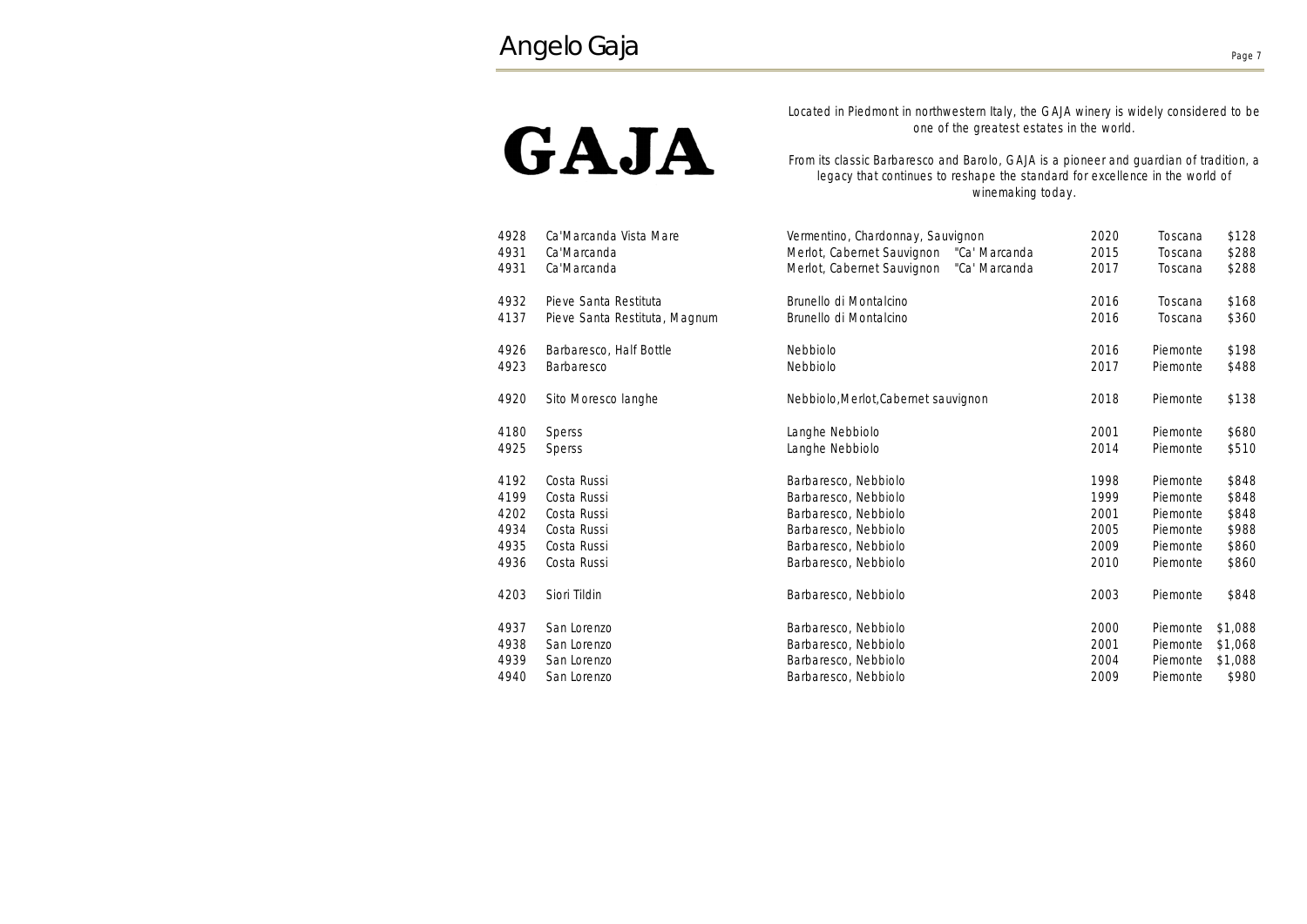# Brunello di Montalcino



|--|

| 4019         | Collosorbo                                         | Brunello Di Montalcino                           | 2017         | Toscana            | \$118          |
|--------------|----------------------------------------------------|--------------------------------------------------|--------------|--------------------|----------------|
| 4182         | La Poderina                                        | Brunello di Montalcino                           | 2016         | Toscana            | \$118          |
| 4350<br>4198 | Il Poggione, Tenuta<br>Il Poggione                 | Brunello di Montalcino<br>Brunello di Montalcino | 2015<br>2004 | Toscana<br>Toscana | \$198<br>\$228 |
| 4082         | Costanti                                           | Brunello di Montalcino                           | 2010         | Toscana            | \$320          |
| 4168         | Fuligni, Riserva                                   | Brunello di Montalcino                           | 2015         | Toscana            | \$348          |
| 4194         | Argiano                                            | Brunello di Montalcino                           | 2016         | Toscana            | \$148          |
| 4155         | San Filippo, Le Luccere                            | Brunello di Montalcino                           | 2015         | Toscana            | \$258          |
| 4011<br>4295 | Casanova De Neri<br>Casanova De Neri, Tenuta Nuova | Brunello di Montalcino<br>Brunello di Montalcino | 2017<br>2016 | Toscana<br>Toscana | \$168<br>\$318 |
| 4057         | Siro Piacenti Pelagrilli                           | Brunello di Montalcino                           | 2016         | Toscana            | \$158          |
| 4205<br>4205 | Ridolfi<br>Ridolfi                                 | Brunello di Montalcino<br>Brunello di Montalcino | 2015<br>2016 | Toscana<br>Toscana | \$148<br>\$148 |
| 4186         | Pian Delle Vigne, Antinori                         | Brunello di Montalcino                           | 2016         | Toscana            | \$158          |
| 4059         | Alessandro Mori, Il Marroneto                      | Brunello di Montalcino                           | 2017         | Toscana            | \$218          |
| 4092         | Biondi Santi, Annata                               | Brunello di Montalcino                           | 1994         | Toscana            | \$788          |
| 4020         | Frescobaldi, Luce                                  | Brunello di Montalcino                           | 2013         | Toscana            | \$258          |





| 4184 | Sassicaia               | Tenuta San Guido                              | 2009 | Toscana | \$790   |
|------|-------------------------|-----------------------------------------------|------|---------|---------|
| 4286 | Sassicaia               | Tenuta San Guido                              | 2017 | Toscana | \$589   |
| 4267 | Sassicaia Magnum        | Tenuta San Guido                              | 2018 | Toscana | \$1,580 |
| 4406 | Le Volte dell'Ornellaia | Merlot/Cabernet Sauvignon/Sangiovese, Tuscany | 2019 | Toscana | \$108   |
| 4170 | Castello di Ama         | Chianti Classico Gran Selezione, San Lorenzo  | 2017 | Toscana | \$128   |
| 4177 | Castello di Ama         | La Casuccia, Sangiovese                       | 2015 | Toscana | \$485   |
| 4172 | Castello di Ama         | Bellavista, Sangiovese                        | 2015 | Toscana | \$460   |
| 4173 | Castello di Ama         | L'Apparita, Merlot                            | 2015 | Toscana | \$468   |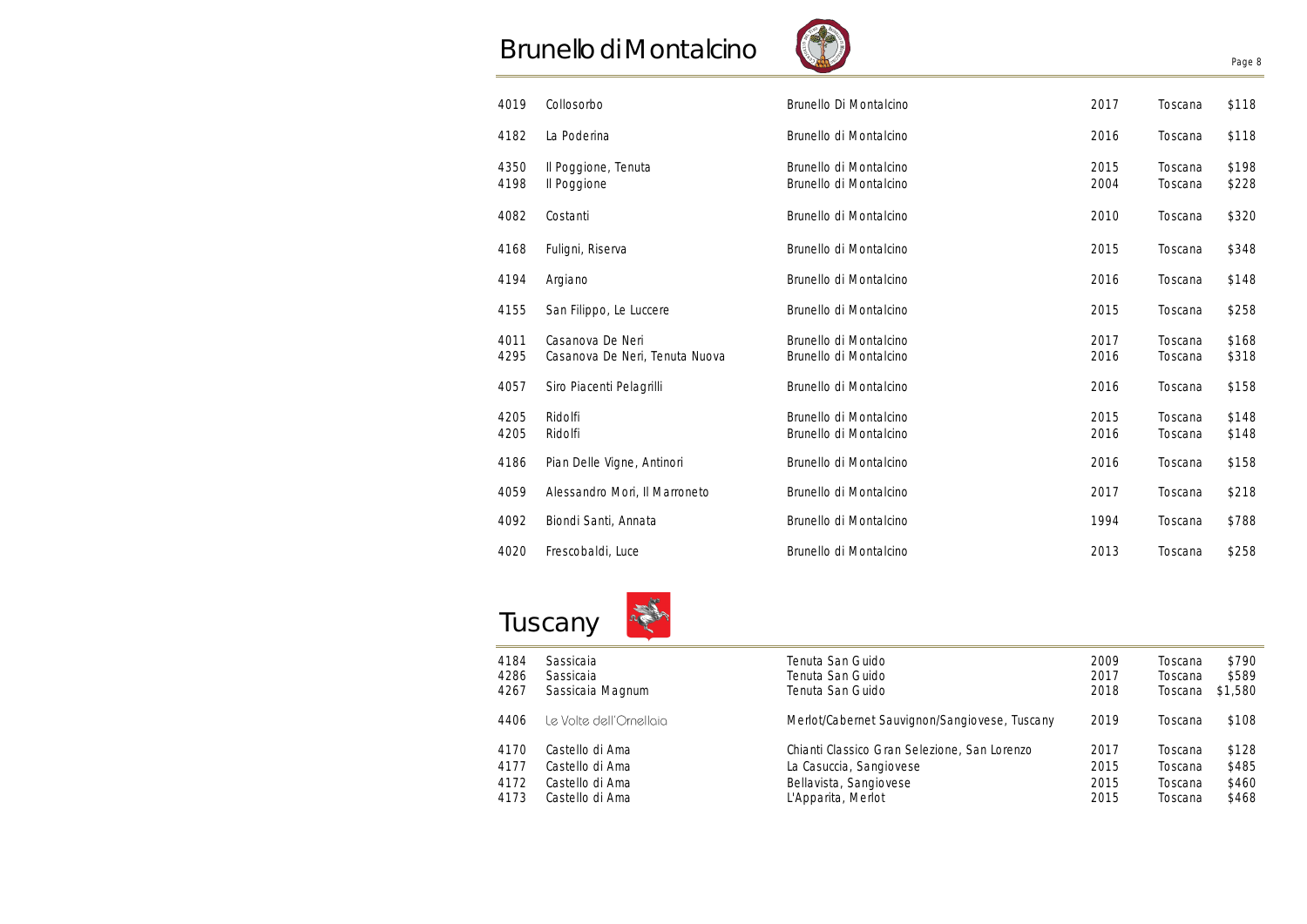# Tuscany



| 4130 | La Gerla                              | Rosso di Montalcino                              | 2018 | Toscana | \$92    |
|------|---------------------------------------|--------------------------------------------------|------|---------|---------|
| 4157 | Andrea Franchetti, Le Cupole          | Tenuta Trinoro. Merlot/Cabernet Franc/Sauvignon  | 2019 | Toscana | \$118   |
| 4028 | Isole e Olena                         | Chianti Classico                                 | 2016 | Toscana | \$88    |
| 4258 | Mazzei, Rosso Philip                  | Cabernet Sauvignon                               | 2016 | Toscana | \$108   |
| 4053 | Barone Ricasoli                       | Brolio, Chianti Classico                         | 2018 | Toscana | \$82    |
| 4152 | Barone Ricasoli, Bolgheri             | Cabernet Sauvignon/Merlot/Petit Verdot           | 2019 | Toscana | \$118   |
| 4153 | Barone Ricasoli, Casalferro           | Merlot                                           | 2016 | Toscana | \$168   |
| 4093 | La Poderina                           | Rosso di Montalcino                              | 2019 | Toscana | \$82    |
| 4050 | Fattoria Le pupille Saffredi          | Cabernet/Merlot/Petit Verdot                     | 2017 | Toscana | \$238   |
| 4112 | Petrolo, Val d'Arno di Sopra Torrione | Sangiovese, Merlot, Cabernet Sauvignon           | 2018 | Toscana | \$108   |
| 4217 | Badia a Coltibuono                    | Chianti Classico Riserva                         | 2016 | Toscana | \$98    |
| 4181 | Badia a Coltibuono                    | Sangioveto                                       | 2015 | Toscana | \$118   |
| 4027 | Bucia Nera, Pa'Ro Rosso               | Cabernet Sauvignon/Merlot                        | 2017 | Toscana | \$98    |
| 4147 | Poggio Scalette, il Carbonaione       | Sangiovese                                       | 2016 | Toscana | \$138   |
| 4012 | Icario                                | Nobile di Montepulciano                          | 2017 | Toscana | \$92    |
| 4074 | Carpineto                             | Nobile di Montepulciano Riserva                  | 2017 | Toscana | \$108   |
| 4268 | Carpineto, Magnum                     | Nobile di Montepulciano Riserva                  | 2012 | Toscana | \$246   |
| 4013 | Podernuovo a Palazzone, Argirio       | Cab Franc/Cabernet Sauv/Merlot                   | 2016 | Toscana | \$108   |
| 4103 | Giampaolo Motta, Giorgio Primo        | Cabernet Sauvignon/Merlot/Petit Verdot           | 2009 | Toscana | \$268   |
| 4109 | Giampaolo Motta, Carla 6              | Sangiovese                                       | 2012 | Toscana | \$268   |
| 4204 | Giampaolo Motta, La Massa             | Sangiovese/Merlot/Cabernet Sauvgnon              | 2018 | Toscana | \$88    |
| 4339 | Felsina riserva Rancia                | Chianti Classico Riserva                         | 2017 | Toscana | \$128   |
| 4309 | Andrea Franchetti                     | Palazzi, Tenuta Trinoro. Cabernet S/Petit Verdot | 2010 | Toscana | \$320   |
| 4310 | Andrea Franchetti                     | Tenuta di Trinoro, Cabernet Franc/Merlot/Cab Sau | 2014 | Toscana | \$338   |
| 4030 | Masseto, Antinori                     | Merlot                                           | 2009 | Toscana | \$1,920 |

Page 9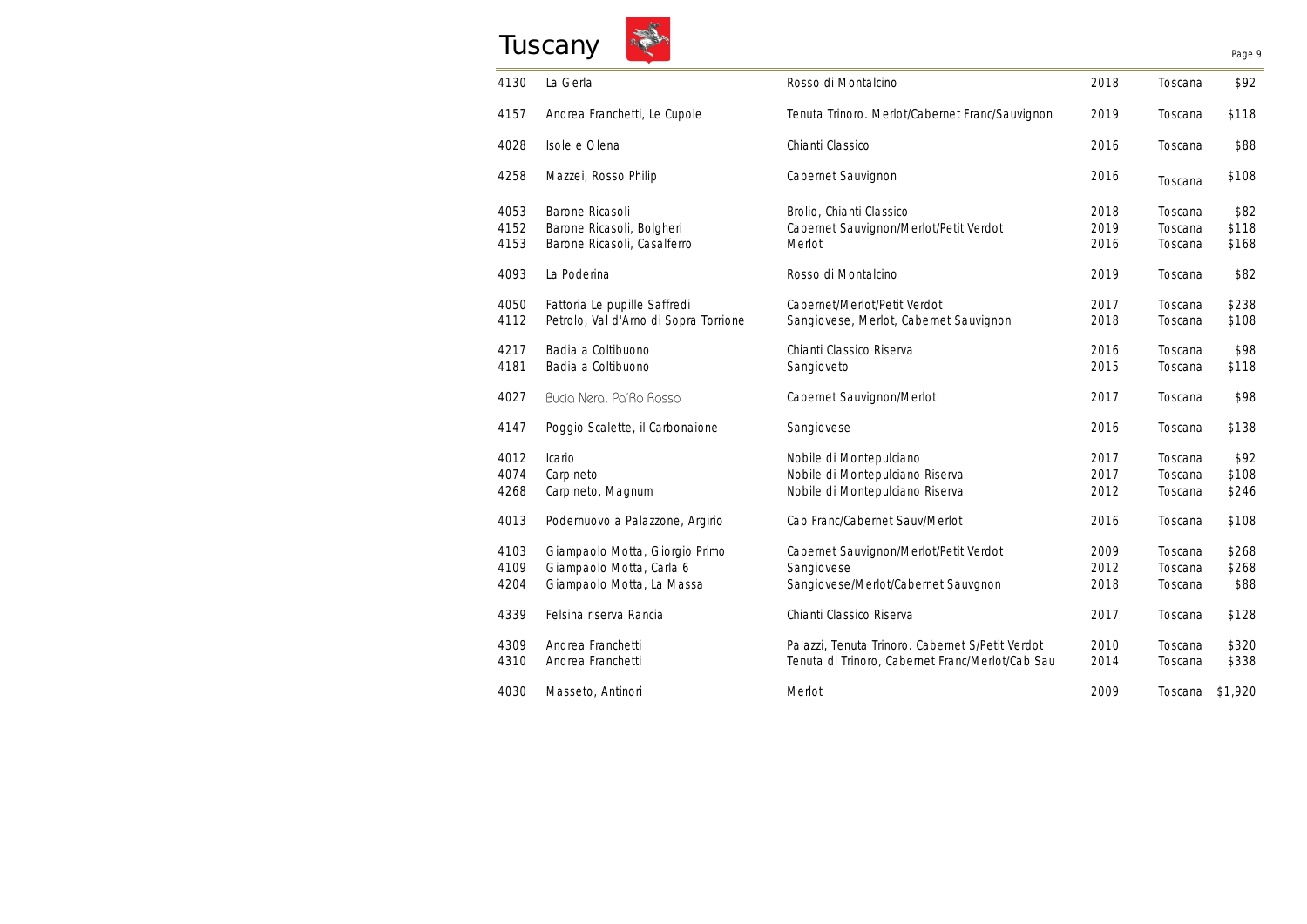| Piemonte |                       |                                  |      |          | Page 10 |
|----------|-----------------------|----------------------------------|------|----------|---------|
|          | 4158 Matteo Correggia | Nebbiolo D'Alba La Val Dei Preti | 2009 | Piemonte | \$118   |
| 4160     | Matteo Correggia      | Roero Nebbiolo, Roche D'Ampsej   | 2007 | Piemonte | \$168   |

## Barolo

| 4200 | Bosco Agostino            | Barolo, Neirane, Piemonte | 2016 | Piemonte | \$138 |
|------|---------------------------|---------------------------|------|----------|-------|
| 4124 | Francesco Rinaldi & Figli | Barolo, Le Cannubi        | 2017 | Piemonte | \$238 |
| 4125 | Francesco Rinaldi & Figli | Barolo, Le Brunate        | 2017 | Piemonte | \$228 |
| 4206 | Casa Di Mirafiore         | Lazzarito                 | 2015 | Piemonte | \$228 |
| 4077 | Giacosa Fratelli          | Scarone Vigna Mandorio    | 2017 | Piemonte | \$112 |
| 4055 | Ceretto                   | Barolo                    | 2017 | Piemonte | \$168 |
| 4058 | Ceretto                   | Prapo                     | 2014 | Piemonte | \$267 |
| 4209 | Borgogno                  | Barolo                    | 2016 | Piemonte | \$178 |
| 4067 | Renato Ratti              | Marcenasco                | 2018 | Piemonte | \$168 |
| 4128 | Aldo Conterno             | Bussia Colonnello         | 2015 | Piemonte | \$368 |

# Barbaresco

| 4079 | Montaribaldi | Barbaresco, Ricu      | 2007 | Piemonte | \$158 |
|------|--------------|-----------------------|------|----------|-------|
| 4079 | Montaribaldi | Barbaresco, Ricu      | 2008 | Piemonte | \$158 |
| 4064 | Montaribaldi | Barbaresco, Palazzina | 2007 | Piemonte | \$158 |
| 4069 | Montaribaldi | Barbaresco, Sori      | 2015 | Piemonte | \$118 |
| 4141 | Ceretto      | Barbaresco            | 2017 | Piemonte | \$128 |
| 4141 | Ceretto      | Barbaresco            | 2018 | Piemonte | \$128 |
| 4095 | Ca' Del Baio | Barbaresco, Asili     | 2018 | Piemonte | \$108 |
| 4169 | Bruno Rocca  | Barbaresco            | 2018 | Piemonte | \$128 |
| 4163 | Bruno Rocca  | Barbaresco, Rabaja    | 2018 | Piemonte | \$198 |
| 4164 | Bruno Rocca  | Barbera d'Alba        | 2019 | Piemonte | \$92  |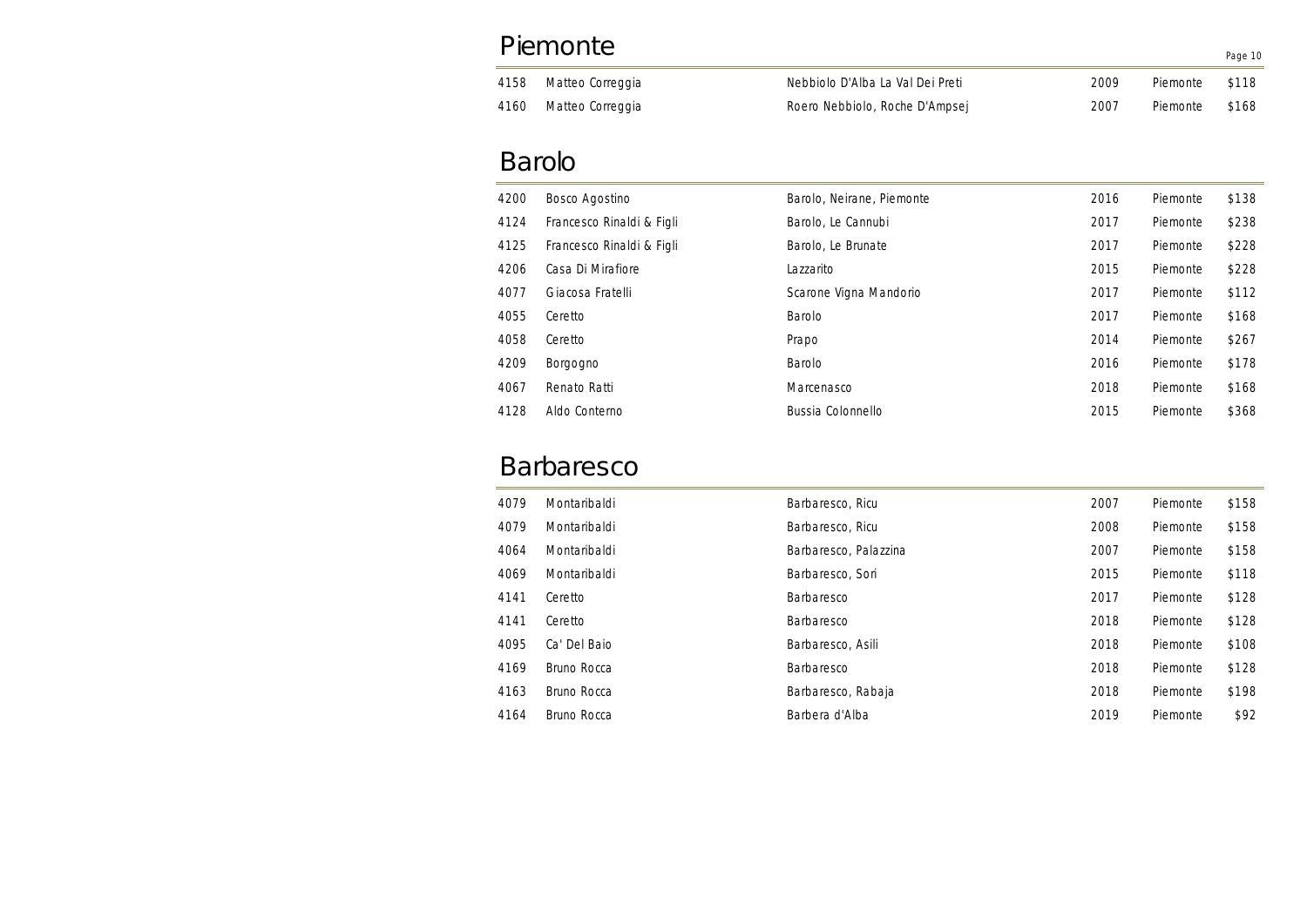# Amarone e Valpolicella

| 4296 | Buglioni, Il Lussurioso           | Amarone della Valpolicella                  | 2017 | Veneto | \$128 |
|------|-----------------------------------|---------------------------------------------|------|--------|-------|
| 4075 | Buglioni, Teste Dure              | Amarone della Valpolicella, Single Vineyard | 2010 | Veneto | \$298 |
| 4226 | Tedeschi                          | Amarone della Valpolicella                  | 2018 | Veneto | \$128 |
| 4085 | Celestino Gaspari, Kyrenia        | Amarone della Valpolicella                  | 2016 | Veneto | \$168 |
| 4145 | Stefano Accordini                 | Amarone della Valpolicella                  | 2017 | Veneto | \$118 |
| 4126 | Allegrini                         | Amarone della Valpolicella                  | 2017 | Veneto | \$228 |
| 4181 | Masi Costasera                    | Amarone della Valpolicella                  | 2016 | Veneto | \$132 |
| 4114 | Sant Antonio, Selezion Castagnedi | Amarone della Valpolicella                  | 2017 | Veneto | \$138 |
| 4097 | Zenato                            | Amarone della Valpolicella                  | 2017 | Veneto | \$148 |
| 4061 | Zymè                              | Amarone della Valpolicella                  | 2015 | Veneto | \$280 |
| 4908 | <b>Nicolis</b>                    | Amarone della Valpolicella                  | 2013 | Veneto | \$158 |
| 4908 | <b>Nicolis</b>                    | Amarone della Valpolicella                  | 2015 | Veneto | \$158 |
| 4407 | Nicolis, Ambrosan                 | Amarone della Valpolicella                  | 2011 | Veneto | \$198 |
| 4183 | Quintarelli                       | Amarone della Valpolicella                  | 2009 | Veneto | \$828 |
| 4901 | Quintarelli                       | Amarone della Valpolicella                  | 2013 | Veneto | \$780 |
| 4180 | Quintarelli                       | Valpollicella                               | 2011 | Veneto | \$288 |
| 4151 | Quintarelli                       | Valpollicella                               | 2014 | Veneto | \$218 |
| 4148 | Allegrini                         | Valpollicella                               | 2020 | Veneto | \$92  |

Page 11

# Red Wine, Italy

| 4076                                         | Garofoli, Grosso Agontano                                                                                                                                                                   | Rosso Conero, Montepulciano                                                                                                                                                      | 2015                                         | Le Marche                                          | \$118                                        |
|----------------------------------------------|---------------------------------------------------------------------------------------------------------------------------------------------------------------------------------------------|----------------------------------------------------------------------------------------------------------------------------------------------------------------------------------|----------------------------------------------|----------------------------------------------------|----------------------------------------------|
| 4002                                         | Elena Walch                                                                                                                                                                                 | Pinot Noir                                                                                                                                                                       | 2020                                         | Alto Adige                                         | \$92                                         |
| 4135<br>4139<br>4138<br>4138                 | Dimonios, Riserva<br>Argiolas, Senes<br>Argiolas, Korem<br>Argiolas, Korem                                                                                                                  | Cannonau<br>Cannonau<br><b>Bovale Sardo</b><br>Bovale Sardo                                                                                                                      | 2019<br>2016<br>2016<br>2017                 | Sardinia<br>Sardinia<br>Sardinia<br>Sardinia       | \$98<br>\$108<br>\$149<br>\$149              |
| 4100<br>4084<br>4107                         | Aldo Rainoldi, Valtellina<br>Ca Dei Frati, Ronchedone<br>Maurizio Zanella                                                                                                                   | Sassella, Nebbiolo<br>Marzemino/Sangiovese/Cabernet<br>Ca' Del Bosco, Cab Franc/ Cab Sauvignon                                                                                   | 2017<br>2019<br>2017                         | Lombardia<br>Lombardia<br>Lombardia                | \$108<br>\$92<br>\$188                       |
| 4021                                         | Illuminati Riparosso                                                                                                                                                                        | Montepulciano d'Abruzzo                                                                                                                                                          | 2019                                         | Abruzzo                                            | \$72                                         |
| 4072<br>4127                                 | Franchetti, Passopisciaro<br>Carlo Pellegrino, Tripudium                                                                                                                                    | Nerello Mascalese<br>Nero d' Avola/Syrah/Cabernet Sauvignon                                                                                                                      | 2018<br>2016                                 | Sicilia<br>Sicilia                                 | \$118<br>\$86                                |
| 4402<br>4403                                 | Paolo e Noemia D'Amico<br>Paolo e Noemia D'Amico                                                                                                                                            | Notturno dei Calanchi. Pinot Noir<br>Cabernet franc "Atlante"                                                                                                                    | 2016<br>2013                                 | Umbria<br>Umbria                                   | \$90<br>\$108                                |
| 4030                                         | Il Bruno Dei Vespa                                                                                                                                                                          | Primitivo Salento                                                                                                                                                                | 2020                                         | Puglia                                             | \$88                                         |
| 2006<br>4250<br>4251<br>4252<br>4253<br>4254 | Paolo e Noemia d'Amico<br>Omina Romana, Anton F. Börner<br>Omina Romana, Anton F. Börner<br>Omina Romana, Anton F. Börner<br>Omina Romana, Anton F. Börner<br>Omina Romana, Anton F. Börner | Villa Tirrena, Merlot/Shiraz<br>Cabernet Sauvignon<br>Hermes, Diactoros. Merlot/Cab Franc/Cab Sauv<br>Hermes, Cesanese<br>Diana Nemorensis, Merlot/Cab Sauv/ Cab Franc<br>Merlot | 2016<br>2014<br>2015<br>2015<br>2013<br>2014 | Lazio<br>Lazio<br>Lazio<br>Lazio<br>Lazio<br>Lazio | \$82<br>\$88<br>\$88<br>\$93<br>\$89<br>\$88 |
| 4257                                         | Omina Romana, Anton F. Börner                                                                                                                                                               | Janus Geminust, Cab Franc/Sauvignon/ Merlot                                                                                                                                      | 2015                                         | Lazio                                              | \$128                                        |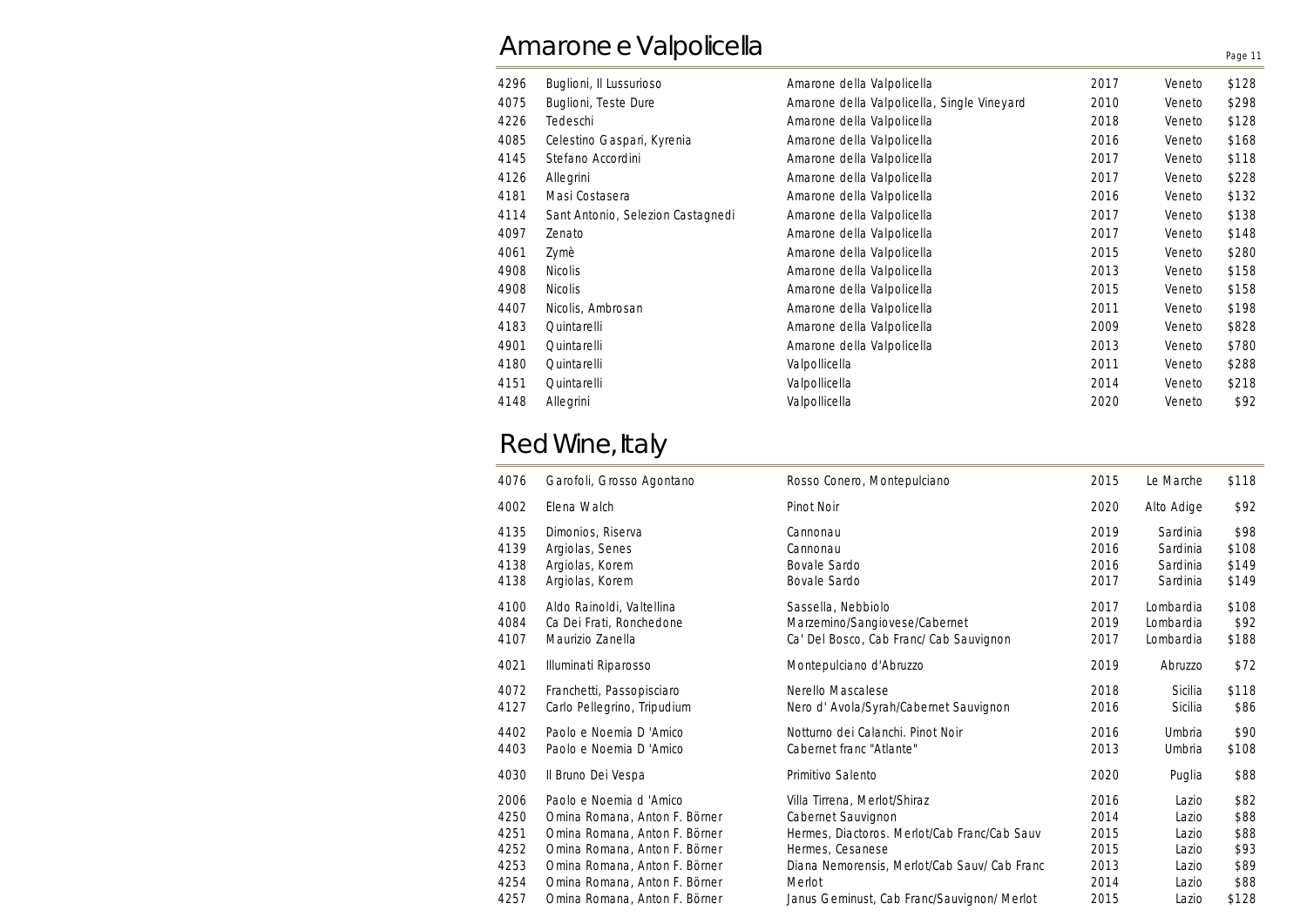# Red Wine, rest of the World

| 5125 | Chappaz Marie Therese, La Petite Grange | Gamaret, Galotta, Pinot Noir                      | 2018 | Switzerland | \$148   |
|------|-----------------------------------------|---------------------------------------------------|------|-------------|---------|
| 5123 | Ferraroni Family Vineyard, Nik1, Soledi | Rosso Del Ticino, Merlot/Cabenet Sauvignon/Verdot | 2017 | Switzerland | \$248   |
| 5070 | Bodegas Vetus, Flor de Vetus            | Tempranillo/Grenache, Castilla y León             | 2017 | Spain       | \$92    |
| 5006 | Clarendon Hils, Moritz                  | Shiraz                                            | 2002 | Australia   | \$168   |
| 5051 | Clarendon Hils, Brookman                | Cabernet Sauvignon                                | 2003 | Australia   | \$168   |
| 5075 | Torbreck, Cuvee Juveniles               | Grenache/Mataro/Shiraz                            | 2017 | Australia   | \$88    |
| 5103 | Torbreck, The Descendant                | Shiraz/Viogner                                    | 2016 | Australia   | \$288   |
| 5104 | Torbreck, Runrig                        | Shiraz/Viogner                                    | 2013 | Australia   | \$488   |
| 5146 | Douglas Mildren, Arlequin               | Grenache/Shiraz/Mourvedre, Barossa                | 2017 | Australia   | \$72    |
| 5120 | Passel Estate, Margaret River           | Shiraz                                            | 2017 | Australia   | \$88    |
| 5105 | Passel Estate, Margaret River           | Reserve Shiraz, Lot 71                            | 2016 | Australia   | \$128   |
| 5121 | Passel Estate, Margaret River           | Cabernet Sauvignon                                | 2017 | Australia   | \$98    |
| 5042 | Doyen, Arakoon                          | Shiraz, Mc Laren Vale                             | 2015 | Australia   | \$118   |
| 5083 | Big, Fat & Gutsy, Arakoon               | Shiraz, Mc Laren Vale                             | 2015 | Australia   | \$78    |
| 5124 | Domus Aurea                             | Cabernet Sauvignon, Maipo Valley                  | 2009 | Chile       | \$188   |
| 5156 | Odfjell, Lontué Valley                  | Cabernet Sauvignon                                | 2015 | Chile       | \$118   |
| 5085 | Odfjell, Lontué Valley                  | Malbec                                            | 2018 | Chile       | \$78    |
| 5114 | Cosse Maisonneuve                       | La Fage, Malbec                                   | 2015 | Cahors      | \$108   |
| 5073 | Domaine De Cristia                      | Chateauneuf du Pape                               | 2019 | Rhone       | \$146   |
| 5001 | <b>Chapoutier Michel</b>                | Cornas, Les Arènes                                | 2006 | Rhone       | \$157   |
| 5071 | Font du Loup Cuvée Puy Rolland          | Chateauneuf du Pape Grenache                      | 2018 | Rhone       | \$138   |
| 5101 | Ferraton                                | Ermitage Le Meal                                  | 2014 | Rhone       | \$240   |
| 5188 | Paul Jaboulet                           | Hermitage<br>"La Chapelle"                        | 1990 | Rhone       | \$1,488 |
| 5074 | Domaine Belleville                      | Mecurey Les Perrieres                             | 2019 | Burgundy    | \$146   |
| 5158 | Pierre V Girardin                       | Pommard                                           | 2019 | Burgundy    | \$218   |
| 5131 | Pierre V Girardin                       | Eclat de Calcaire, Pinot Noir                     | 2018 | Burgundy    | \$118   |
| 5081 | Domaine Dugat-Py                        | Gevrey Chambertin Coeur de Roy                    | 2013 | Burgundy    | \$390   |
| 5126 | Nicolas Potel                           | Chambertin Grand Cru                              | 2005 | Burgundy    | \$940   |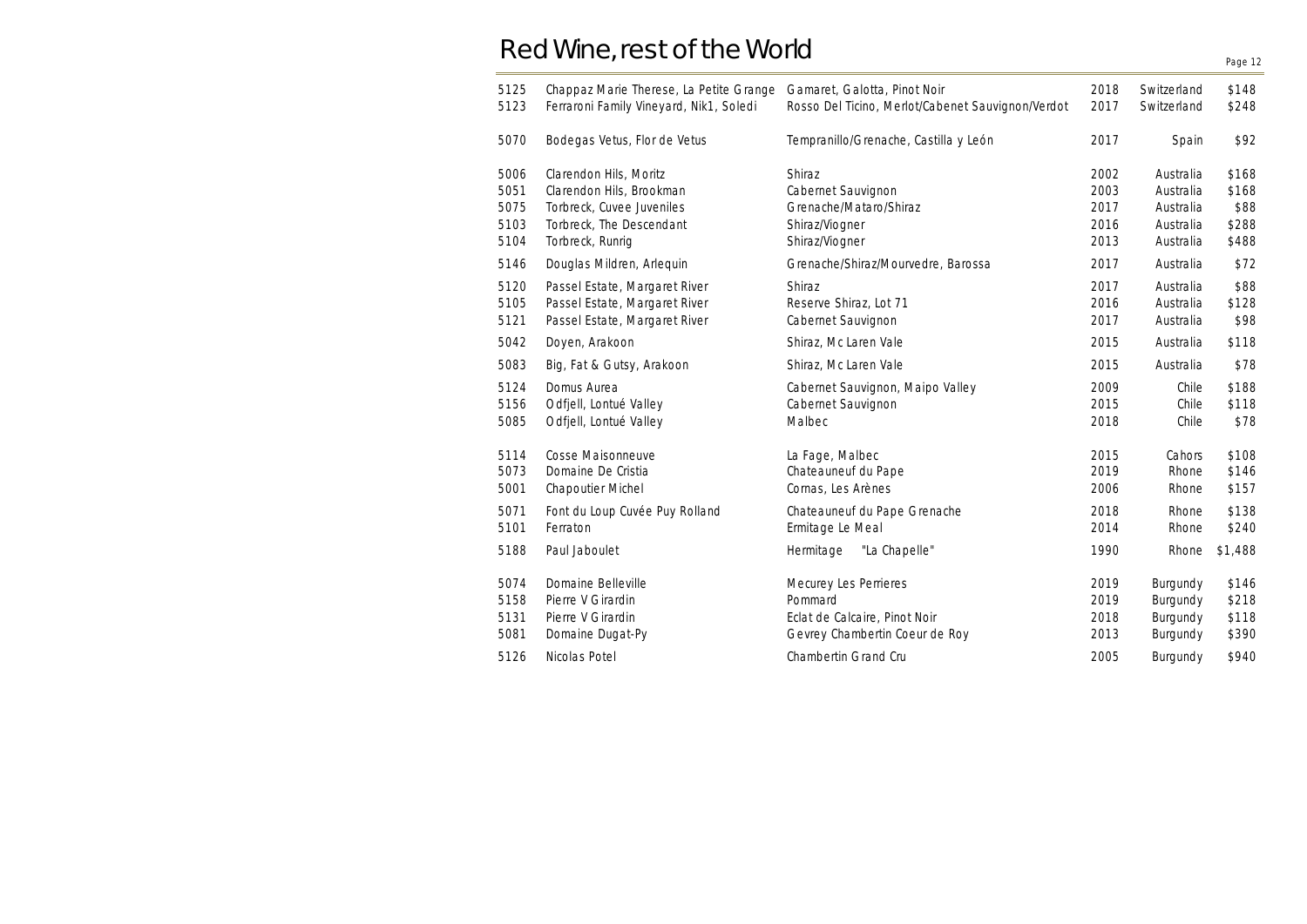# Red Wine, USA

|                      | , , <del>, , , , , , , , , , , , , , , , ,</del>   |                                                                                                  |                      |                                        | Page 13                 |
|----------------------|----------------------------------------------------|--------------------------------------------------------------------------------------------------|----------------------|----------------------------------------|-------------------------|
| 5113                 | Ridge, Monte Bello, California                     | Cabernet sauvignon, Merlot                                                                       | 2011                 | <b>USA</b>                             | \$348                   |
| 5118                 | Joseph Phelps, Insignia, Nappa                     | Cabernet Sauvignon/ Petit Verdot/ Malbec                                                         | 2001                 | <b>USA</b>                             | \$820                   |
| 5116                 | Staglin Family, Booth Bella Oaks                   | Cabernet Sauvignon                                                                               | 2013                 | <b>USA</b>                             | \$528                   |
| 5111                 | Marimar Estate Mas Cavalls                         | Pinot Noir, Sonoma                                                                               | 2016                 | <b>USA</b>                             | \$138                   |
| 7317<br>7314<br>7315 | Paul Hobbs<br>Paul Hobbs<br>Paul Hobbs             | Crossbarn Cabernet Sauv, Napa Valley<br>Crossbarn, Pinot Noir<br>Cabernet Sauvignon, Napa Valley | 2016<br>2018<br>2016 | <b>USA</b><br><b>USA</b><br><b>USA</b> | \$168<br>\$182<br>\$260 |
| 7304                 | Reference Book                                     | Cab-Sauv/Merlot, Napa Valley                                                                     | 2015                 | <b>USA</b>                             | \$148                   |
| 5007                 | Layer Cake                                         | Cabernet Sauvignon, California                                                                   | 2017                 | <b>USA</b>                             | \$82                    |
| 7312                 | Screaming Eagle "2nd flight"                       | Cabernet Franc/Merlot, Napa Valley                                                               | 2011                 | <b>USA</b>                             | \$1,370                 |
| 7313                 | Screaming Eagle                                    | Cabernet Sauvignon, Napa Valley                                                                  | 2012                 | <b>USA</b>                             | \$8,990                 |
| 5060<br>5102         | Chateau Sainte Michelle<br>Chateau Sainte Michelle | Cabernet sauvignon, Canoe Ridge, Columbia Valley<br>Merlot, Canoe Ridge, Columbia Valley         | 2015<br>2017         | <b>USA</b><br><b>USA</b>               | \$108<br>\$108          |
| 5169                 | <b>Walter Hansel</b>                               | Pinot Noir, Russian River Valley                                                                 | 2018                 | <b>USA</b>                             | \$148                   |
| 5453                 | <b>Gramercy Cellars</b>                            | Lower East, Columbia Valley, Cabernet Sauvignon                                                  | 2016                 | <b>USA</b>                             | \$108                   |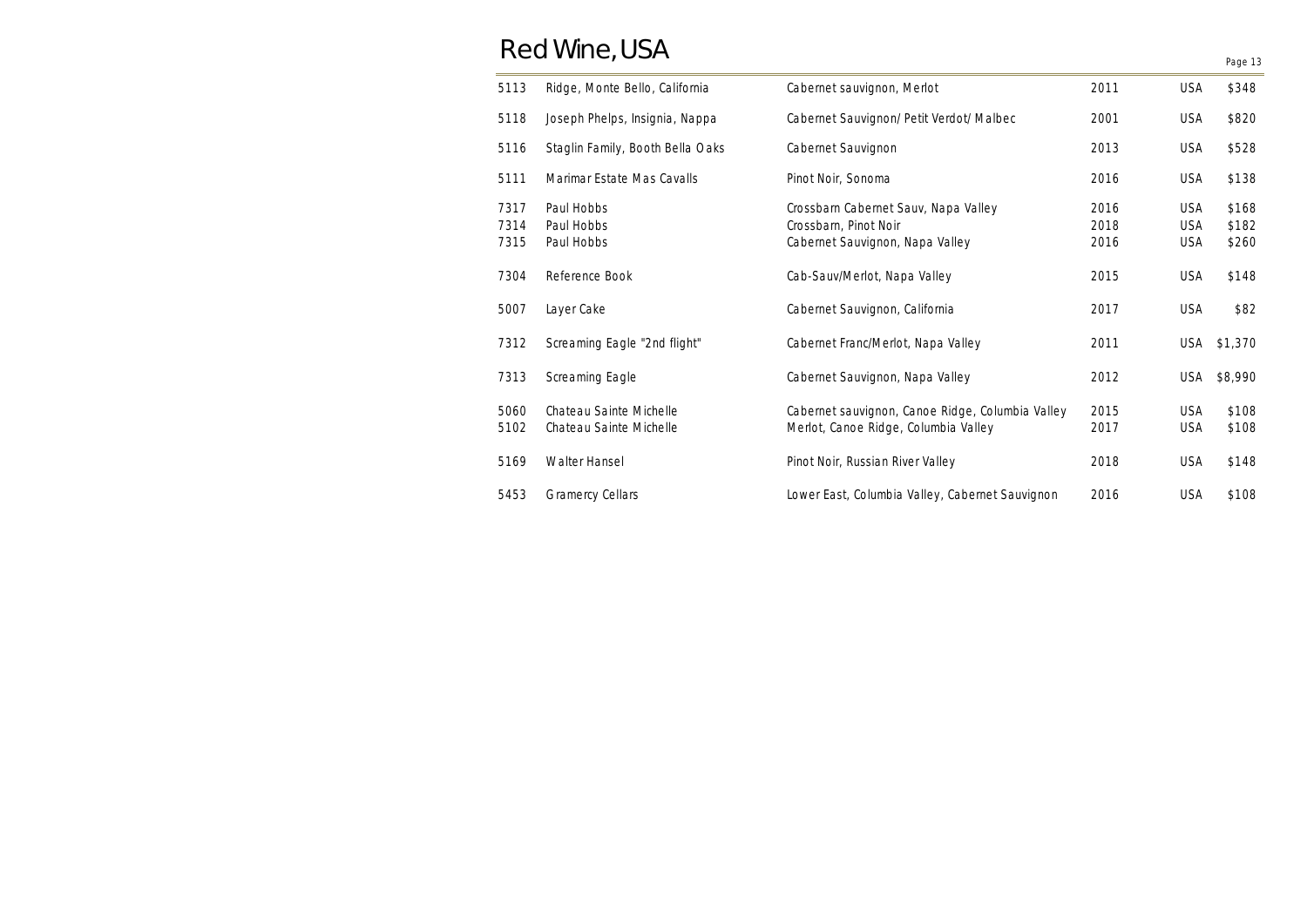# Dessert Wine

Page 14

| 2044         | La Poderina 37.5 cl                                    | Moscadello                           | 2015         | Toscana                            | \$98           |
|--------------|--------------------------------------------------------|--------------------------------------|--------------|------------------------------------|----------------|
| 2106         | Carlo Pellegrino, Passito di Pantelleria 50 cl Zibbibo |                                      | 2020         | Sicily                             | \$78           |
| 2062         | La Caudrina                                            | Moscato d'Asti, Piemonte             | 2020         | Piemonte                           | \$72           |
| 2041         | Anselmi I capitelli, Half Bottle                       | Garganega/Sauvignon Blanc            | 2015         | Veneto                             | \$76           |
| 2097         | Château d'Yquem                                        | <b>Sauternes</b>                     | 1998         | <b>Bordeaux</b>                    | \$840          |
| 2095         | Château Coutet                                         | Sauternes, Barsac                    | 1989         | <b>Bordeaux</b>                    | \$228          |
| 2055<br>2104 | Château Rieussec<br>Château Rieussec, 37.5 cl          | <b>Sauternes</b><br><b>Sauternes</b> | 1989<br>2001 | <b>Bordeaux</b><br><b>Bordeaux</b> | \$288<br>\$198 |
| 2099         | Château Suduiraut, 37.5 cl                             | <b>Sauternes</b>                     | 2001         | <b>Bordeaux</b>                    | \$198          |

# Port Wine

| 5302 | Taylor's       | Fine Ruby    | N.V  | Portugal | \$120 |
|------|----------------|--------------|------|----------|-------|
| 5312 | Taylor's       | Vintage Port | 1963 | Portugal | \$580 |
| 5308 | Taylor's       | Vintage Port | 1970 | Portugal | \$389 |
| 5310 | Taylor's       | Vintage Port | 1997 | Portugal | \$298 |
| 5311 | Taylor's       | Vintage Port | 2000 | Portugal | \$288 |
| 5313 | Warre's        | Vintage Port | 1966 | Portugal | \$410 |
| 5132 | Cockburn's LBV | Vintage Port | 2015 | Portugal | \$118 |
| 5314 | Cockburn's     | Vintage Port | 1967 | Portugal | \$470 |
| 5302 | Graham's       | Vintage Port | 1977 | Portugal | \$488 |
| 5309 | Graham's       | Vintage Port | 1994 | Portugal | \$350 |
|      |                |              |      |          |       |